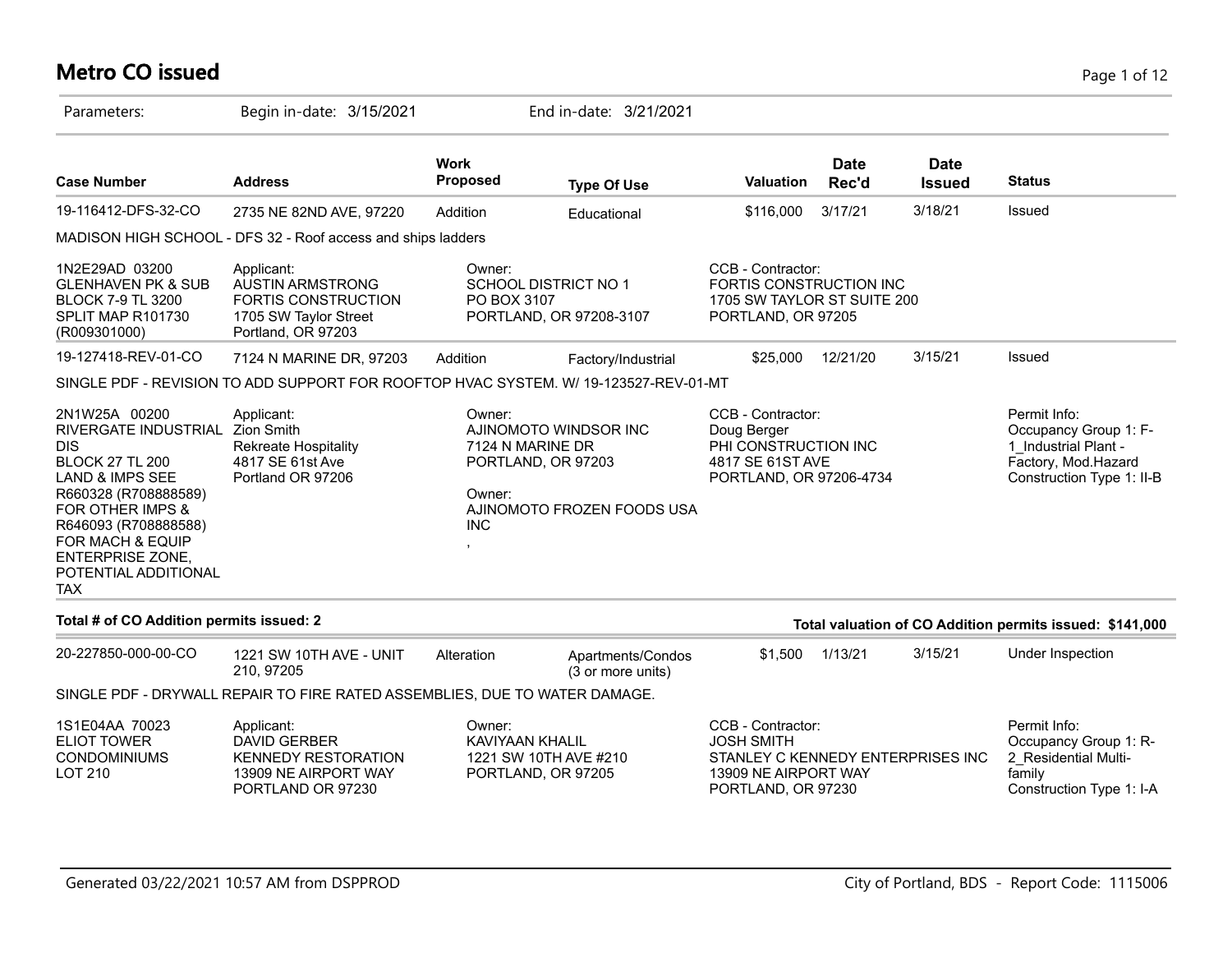# **Metro CO issued** Page 2 of 12

| Parameters:                                                               | Begin in-date: 3/15/2021                                                                                                  |                                | End in-date: 3/21/2021                                                                                      |                                                                                                                       |                      |                              |                                                                                  |
|---------------------------------------------------------------------------|---------------------------------------------------------------------------------------------------------------------------|--------------------------------|-------------------------------------------------------------------------------------------------------------|-----------------------------------------------------------------------------------------------------------------------|----------------------|------------------------------|----------------------------------------------------------------------------------|
| <b>Case Number</b>                                                        | <b>Address</b>                                                                                                            | <b>Work</b><br><b>Proposed</b> | <b>Type Of Use</b>                                                                                          | <b>Valuation</b>                                                                                                      | <b>Date</b><br>Rec'd | <b>Date</b><br><b>Issued</b> | <b>Status</b>                                                                    |
| 21-018985-000-00-CO                                                       | 1126 SW 12TH AVE, 97205                                                                                                   | Alteration                     | Apartments/Condos<br>(3 or more units)                                                                      | \$2,000                                                                                                               | 3/18/21              | 3/18/21                      | Issued                                                                           |
|                                                                           | SINGLE PDF - FIRE ESCAPE LOAD TESTING FOR CERTIFICATION.                                                                  |                                |                                                                                                             |                                                                                                                       |                      |                              |                                                                                  |
| 1S1E04AA 05000                                                            | Applicant:<br>ED NUKALA<br><b>INCOME PROPERTY</b><br><b>MANAGEMENT</b><br>1800 SW 1ST AVE Suite 220<br>PORTLAND, OR 97201 | Owner:<br><b>PARTNERSHIP</b>   | <b>DORICOURT LIMITED</b><br>3662 SW TUNNELWOOD ST<br>PORTLAND, OR 97221-4147                                | CCB - Contractor:<br><b>ED NUKALA</b><br>INCOME PROPERTY MANAGEMENT CO<br>1800 SW 1ST SUITE 220<br>PORTLAND, OR 97201 |                      |                              |                                                                                  |
| 20-172355-DFS-01-CO                                                       | 1516 NE HANCOCK ST, 97212 Alteration                                                                                      |                                | Apartments/Condos<br>(3 or more units)                                                                      |                                                                                                                       | \$5,000 2/17/21      | 3/15/21                      | Issued                                                                           |
|                                                                           | SINGLE PDF - DFS FOR INTUMESCENT PAINT ON STEEL MEMBERS.                                                                  |                                |                                                                                                             |                                                                                                                       |                      |                              |                                                                                  |
| 1N1E26DC 10800<br><b>HOLLADAYS ADD</b><br>BLOCK 260<br><b>LOT 1&amp;2</b> | Applicant:<br><b>DAVID MULLENS</b><br>SK HOFF CONSTRUCTION<br>735 SW 158TH AVE<br>BEAVERTON, OR 97006                     | Owner:<br><b>LLC</b>           | IRVINGTON GARDEN APARTMENTS SK HOFF CONSTRUCTION LLC<br>13467 NW COUNTRYVIEW WAY<br>PORTLAND, OR 97229-4467 | CCB - Contractor:<br>735 SW 158TH AVE<br>BEAVERTON, OR 97006                                                          |                      |                              |                                                                                  |
| 20-112427-DFS-01-CO                                                       | 3310 SW US VETERANS<br>HOSPITAL RD - Unit PP, 97201                                                                       | Alteration                     | Assembly                                                                                                    | \$800,000 2/25/21                                                                                                     |                      | 3/15/21                      | Issued                                                                           |
|                                                                           | SINGLE PDF - DFS FOR METAL PANEL AND ATTACHMENTS.                                                                         |                                |                                                                                                             |                                                                                                                       |                      |                              |                                                                                  |
| 00200<br>1S1E09                                                           | Applicant:<br><b>RYAN HILL</b><br>HOFFMAN CONSTRUCTION<br>805 SW BROADWAY, STE 2100<br>PORTLAND, OR 97205                 | Owner:                         | OREGON STATE BOARD OF<br><b>HIGHER EDUCATION</b><br>3181 SW SAM JACKSON PARK RD<br>PORTLAND, OR 97239-3011  | CCB - Contractor:<br>HOFFMAN CONSTRUCTION COMPANY<br>OF OREGON<br>805 SW BROADWAY SUITE 2100<br>PORTLAND, OR 97205    |                      |                              | Permit Info:<br>Occupancy Group 1: I-<br>2 Hospital<br>Construction Type 1: II-A |
| 19-258079-DFS-01-CO                                                       | 1151 SW VERMONT ST, 97219 Alteration                                                                                      |                                | Assembly                                                                                                    | \$23,132 2/23/21                                                                                                      |                      | 3/16/21                      | Issued                                                                           |
|                                                                           | SINGLE PDF - DFS FOR GRANDSTAND ADA DECK AND RAILING INSTALLATIONS.                                                       |                                |                                                                                                             |                                                                                                                       |                      |                              |                                                                                  |
| 1S1E16CD 03800<br>SECTION 16 1S 1E<br>TL 3800 4.50 ACRES                  | Applicant:<br>Nicholas Sukkau<br><b>Portland Public Schools</b><br>501 N Dixon Street<br>Portland, OR 97227               | Owner:<br>PO BOX 3107          | SCHOOL DISTRICT NO 1<br>PORTLAND, OR 97208-3107                                                             | CCB - Contractor:<br>TODD HESS BUILDING CO<br>9414 SW BARBUR BLVD STE 150<br>PORTLAND, OR 97219                       |                      |                              |                                                                                  |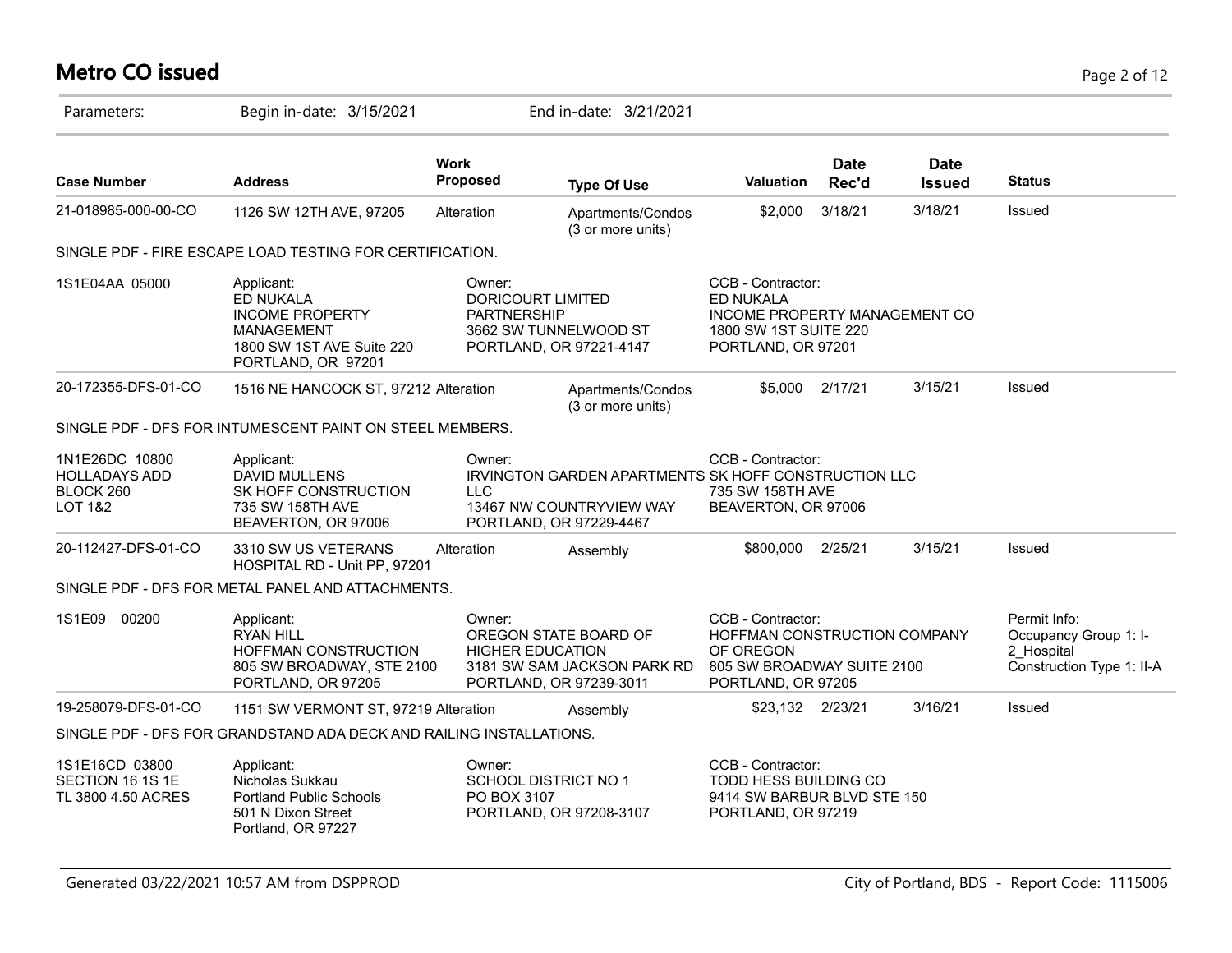# **Metro CO issued** Page 3 of 12

| Parameters:                                                                                                                                                                                                            | Begin in-date: 3/15/2021                                                                                                                                                                                      |                                            | End in-date: 3/21/2021                                                          |                                                                                                                                 |                      |                       |                                                                                                        |
|------------------------------------------------------------------------------------------------------------------------------------------------------------------------------------------------------------------------|---------------------------------------------------------------------------------------------------------------------------------------------------------------------------------------------------------------|--------------------------------------------|---------------------------------------------------------------------------------|---------------------------------------------------------------------------------------------------------------------------------|----------------------|-----------------------|--------------------------------------------------------------------------------------------------------|
| <b>Case Number</b>                                                                                                                                                                                                     | <b>Address</b>                                                                                                                                                                                                | <b>Work</b><br>Proposed                    | <b>Type Of Use</b>                                                              | <b>Valuation</b>                                                                                                                | <b>Date</b><br>Rec'd | Date<br><b>Issued</b> | <b>Status</b>                                                                                          |
| 20-186732-000-00-CO                                                                                                                                                                                                    | 15205 NE SAN RAFAEL ST,<br>97230                                                                                                                                                                              | Alteration                                 | Assembly                                                                        | \$400,000                                                                                                                       | 10/23/20             | 3/16/21               | Issued                                                                                                 |
|                                                                                                                                                                                                                        | PDOX PS - REPLACE SIDING LIKE FOR LIKE: ROOFING CURRENTLY SLATE TILE REPLACING WITH ASPHALT COMPOSITION; REPLACE BIG DECK                                                                                     |                                            |                                                                                 |                                                                                                                                 |                      |                       |                                                                                                        |
| 1N2E25CA 12200<br><b>SUMMERPLACE</b><br>LOT A                                                                                                                                                                          | Applicant:<br>NATHAN ARNOLD<br><b>FASTER PERMITS</b><br>2000 SW 1ST AVE #420<br>PORTLAND OR 97201                                                                                                             | Owner:<br><b>ASSN</b><br>2020 NE 150TH AVE | SUMMERPLACE HOMEOWNERS<br>PORTLAND, OR 97230                                    | CCB - Contractor:<br><b>NICK PIATKOFF</b><br><b>I &amp; E CONSTRUCTION INC</b><br>27375 SW PARKWAY AVE<br>WILSONVILLE, OR 97070 |                      |                       | Permit Info:<br>Occupancy Group 1: A-<br>2 Restaurant<br>Construction Type 1: V-A                      |
| 20-227646-000-00-CO                                                                                                                                                                                                    | 2177 SW BROADWAY, 97201                                                                                                                                                                                       | Alteration                                 | <b>Business</b>                                                                 | \$125,000                                                                                                                       | 12/30/20             | 3/15/21               | Issued                                                                                                 |
|                                                                                                                                                                                                                        | SINGLE PDF - TENANT IMPROVEMENT IN BASEMENT AND MINOR ALTERATION ON FIRST FLOOR. NO STRUCTURAL ALTERATIONS, MINOR<br>MECHANICAL MODIFICATIONS, ELECTRICAL CHANGES. SINGLE TENANT WILL OCCUPY ENTIRE BUILDING. |                                            |                                                                                 |                                                                                                                                 |                      |                       |                                                                                                        |
| 1S1E04DD 08200<br><b>CARUTHERS ADD</b><br>SWLY FRAC BLOCK 32<br>EXC PT IN HWY & EXC<br>PT IN STS & INC PT VAC<br><b>ST HISTORIC PROPER</b><br>POTENTIAL ADDITIONAL<br><b>TAX</b><br>POTENTIAL ADDITIONAL<br><b>TAX</b> | Applicant:<br><b>ROD ASHLEY</b><br>RODERICK ASHLEY ARCHITECT<br>PO BOX 4183<br>PORTLAND OREGON 97208                                                                                                          | Owner:<br>NONETOP LLC<br>906 NW 23RD AVE   | PORTLAND, OR 97210-3006                                                         | CCB - Contractor:<br>R & H CONSTRUCTION CO<br>2019 NW WILSON ST<br>PORTLAND, OR 97209                                           |                      |                       | Permit Info:<br>Occupancy Group 1:<br>B_Bank, Off., Med.Off.,<br>Pub.Bldg.<br>Construction Type 1: V-B |
| 19-252870-DFS-03-CO                                                                                                                                                                                                    | 710 NE HOLLADAY ST, 97232 Alteration                                                                                                                                                                          |                                            | <b>Business</b>                                                                 | \$7,000                                                                                                                         | 2/24/21              | 3/15/21               | Issued                                                                                                 |
| SINGLE PDF - DFS - LADDER                                                                                                                                                                                              |                                                                                                                                                                                                               |                                            |                                                                                 |                                                                                                                                 |                      |                       |                                                                                                        |
| 1N1E35BC 00200<br><b>HOLLADAYS ADD</b><br>BLOCK 91&102 TL 200<br>DEFERRED ADDITIONAL<br><b>TAX LIABILITY</b>                                                                                                           | Applicant:<br><b>NATHAN CLARK</b><br><b>SWINERTON</b><br>PORTLAND OR<br><b>USA</b>                                                                                                                            | Owner:                                     | AAT LLOYD DISTRICT LLC<br>11455 EL CAMINO REAL #200<br>SAN DIEGO, CA 92130-2047 | CCB - Contractor:<br><b>SWINERTON BUILDERS INC</b><br>2001 CLAYTON ROAD 7TH FLOOR LEGAL<br>CONCORD, CA 94520                    |                      |                       |                                                                                                        |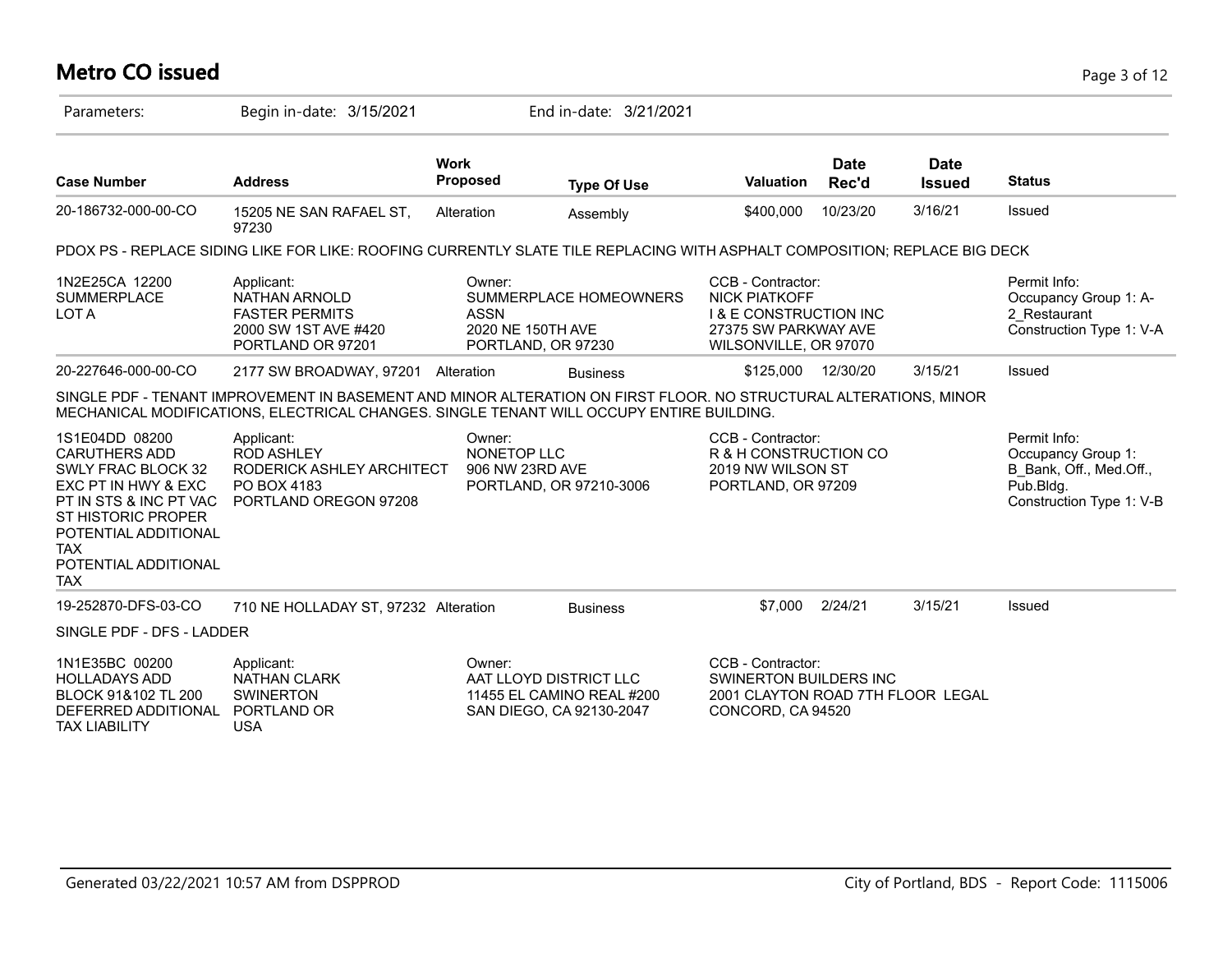| <b>Metro CO issued</b>                                                                                           |                                                                                                                          |                         |                                                                                      |                                                                                                        |                      |                              | Page 4 of 12                                                                                                                           |
|------------------------------------------------------------------------------------------------------------------|--------------------------------------------------------------------------------------------------------------------------|-------------------------|--------------------------------------------------------------------------------------|--------------------------------------------------------------------------------------------------------|----------------------|------------------------------|----------------------------------------------------------------------------------------------------------------------------------------|
| Parameters:                                                                                                      | Begin in-date: 3/15/2021                                                                                                 |                         | End in-date: 3/21/2021                                                               |                                                                                                        |                      |                              |                                                                                                                                        |
| <b>Case Number</b>                                                                                               | <b>Address</b>                                                                                                           | <b>Work</b><br>Proposed | <b>Type Of Use</b>                                                                   | <b>Valuation</b>                                                                                       | <b>Date</b><br>Rec'd | <b>Date</b><br><b>Issued</b> | <b>Status</b>                                                                                                                          |
| 20-217905-000-00-CO                                                                                              | 9738 SE WASHINGTON ST,<br>97216                                                                                          | Alteration              | <b>Business</b>                                                                      | \$104,455                                                                                              | 11/24/20             | 3/19/21                      | Under Inspection                                                                                                                       |
| PURPOSE FOR UNIT Q.                                                                                              | SINGLE PDF: TI FOR NEW TENANT. INCLUDES RELOCATING INTERIOR WALLS AND FIXTURES AND EXTENDING RESTROOM TO ACCESSIBLE      |                         |                                                                                      |                                                                                                        |                      |                              |                                                                                                                                        |
| 1S2E04A 01300                                                                                                    | Applicant:<br><b>JENNIFER TINER</b><br>POWERHOUSE RETAIL SERVICE<br>812 S CROWLEY ROAD<br>CROWLEY TX 76036               | Owner:                  | 205 PLACE ASSOCIATES LLC<br>19767 SW 72ND AVE #100<br><b>TUALATIN, OR 97062-8352</b> | CCB - Contractor:<br>POWERHOUSE RETAIL SERVICES LLC<br>812 SOUTH CROWLEY RD STE A<br>CROWLEY, TX 76036 |                      |                              | Permit Info:<br>Occupancy Group 1:<br>B_Bank, Off., Med.Off.,<br>Pub.Bldg.<br>Construction Type 1: V-B                                 |
| 20-134204-DFS-03-CO                                                                                              | 7150 NE AIRPORT WAY,<br>97218                                                                                            | Alteration              | <b>Business</b>                                                                      | \$50,000                                                                                               | 11/2/20              | 3/16/21                      | Issued                                                                                                                                 |
|                                                                                                                  | PDX - PACR - RCC - DFS-03 - Kinetic ceiling system                                                                       |                         |                                                                                      |                                                                                                        |                      |                              |                                                                                                                                        |
| 1N2E08<br>00300                                                                                                  | Applicant:<br><b>AUSTIN CHEADLE</b><br><b>FASTER PERMITS</b><br>2000 SW 1ST AVE SUITE 420<br>PORTLAND, OR 97201          | Owner:<br>PO BOX 3529   | PORT OF PORTLAND<br>PORTLAND, OR 97208-3529                                          | CCB - Contractor:<br>JE DUNN CONSTRUCTION COMPANY<br>1001 LOCUST<br>KANSAS CITY, MO 64106              |                      |                              | Permit Info:<br>Occupancy Group 1:<br>B_Bank, Off., Med.Off.,<br>Pub.Bldg.<br>Construction Type 1: II-B                                |
| 20-192638-000-00-CO                                                                                              | 13315 NE AIRPORT WAY -<br>UNIT 700, 97230                                                                                | Alteration              | Factory/Industrial                                                                   | \$1                                                                                                    | 9/29/20              | 3/18/21                      | Issued                                                                                                                                 |
| <b>REMAINS S-1.</b>                                                                                              | SINGLE PDF - CHANGE OF OCCUPANCY FROM S-1 TO F-1 WITHIN NORTH PORTION OF UNIT 700 NEAR WALK IN COOLER. WALK-IN COOLER    |                         |                                                                                      |                                                                                                        |                      |                              |                                                                                                                                        |
| 1N2E14DC 90008<br><b>AIRPORT WAY</b><br><b>COMMONS - A</b><br><b>COMMERCIAL</b><br>CONDOMINIUM<br><b>LOT 700</b> | Applicant:<br><b>TAMRA LINDSTROM</b><br>MILDRED DESIGN GROUP<br>4875 SW GRIFFITH DR, SUITE<br>300<br>BEAVERTON, OR 97005 | Owner:<br>CPP OR LLC    | 1551 PENSTEMON CT<br>GRAYSLAKE, IL 60030                                             |                                                                                                        |                      |                              | Permit Info:<br>Occupancy Group 1:<br>B Bank, Off., Med.Off.,<br>Pub.Bldg.<br>Construction Type 1: III-B<br><b>Construction Type 2</b> |

(formerly Type 1): III-B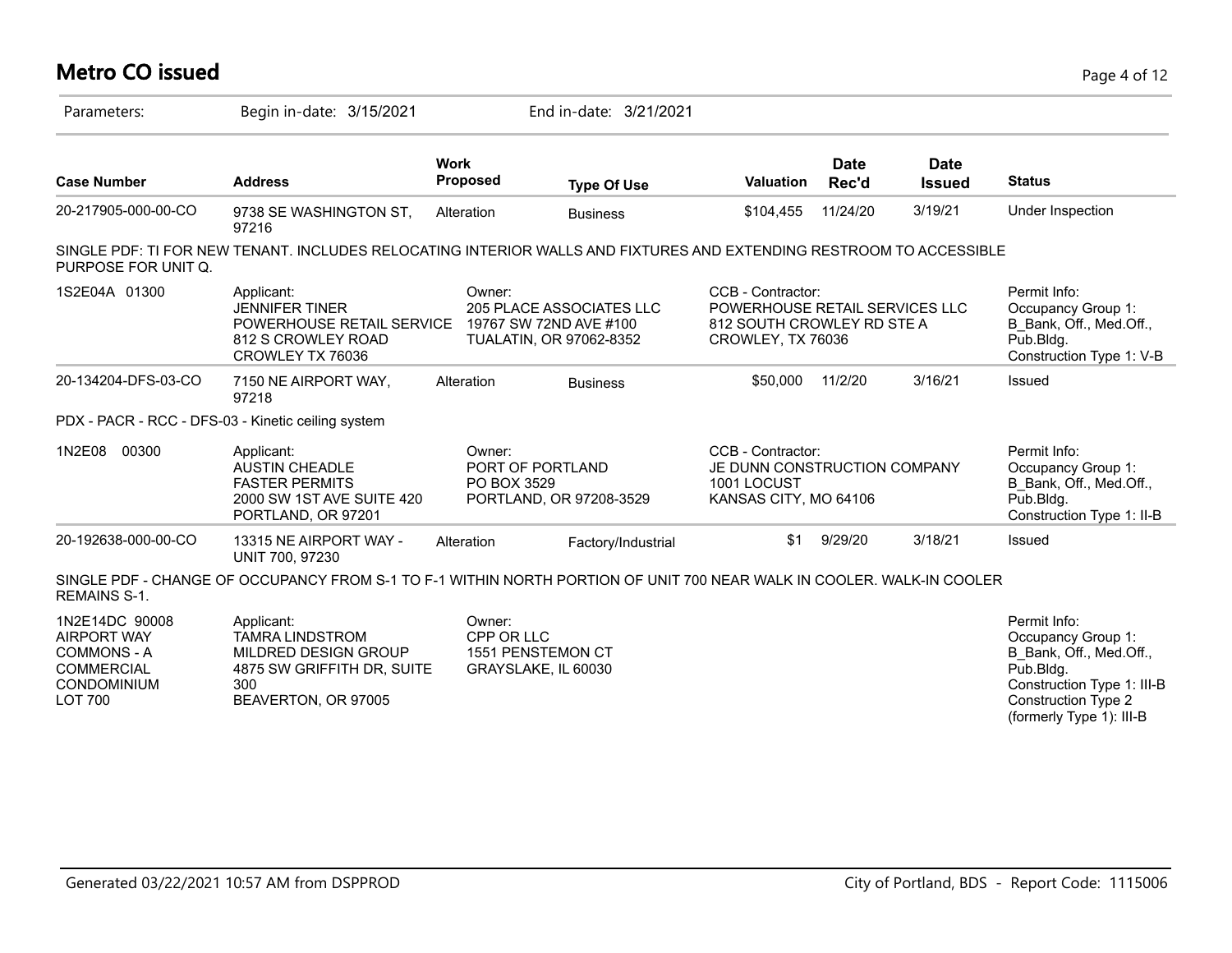# **Metro CO issued** Page 5 of 12

| Parameters:                                                                                                         | Begin in-date: 3/15/2021                                                                                                                |                                | End in-date: 3/21/2021                                             |                                                                                                            |                      |                              |                                                                                                                 |
|---------------------------------------------------------------------------------------------------------------------|-----------------------------------------------------------------------------------------------------------------------------------------|--------------------------------|--------------------------------------------------------------------|------------------------------------------------------------------------------------------------------------|----------------------|------------------------------|-----------------------------------------------------------------------------------------------------------------|
| <b>Case Number</b>                                                                                                  | <b>Address</b>                                                                                                                          | <b>Work</b><br><b>Proposed</b> | <b>Type Of Use</b>                                                 | <b>Valuation</b>                                                                                           | <b>Date</b><br>Rec'd | <b>Date</b><br><b>Issued</b> | <b>Status</b>                                                                                                   |
| 20-213930-000-00-CO                                                                                                 | 5001 N COLUMBIA BLVD,<br>97203                                                                                                          | Alteration                     | Institutional                                                      | \$20,000                                                                                                   | 11/16/20             | 3/17/21                      | Issued                                                                                                          |
|                                                                                                                     | BES STEP Project - ST05 - Install heavy duty racks inside existing storage building (ST05)                                              |                                |                                                                    |                                                                                                            |                      |                              |                                                                                                                 |
| 1N1E05C 00800                                                                                                       | Applicant:<br><b>JULIETTA RANDLES</b><br><b>BUREAU OF ENVIRONMENTAL</b><br><b>SERVICES</b><br>5001 N COLUMBIA BLVD<br>PORTLAND OR 97203 | Owner:<br>PORTLAND CITY OF     | 1120 SW 5TH AVE #1000<br>PORTLAND, OR 97204-1912                   | CCB - Contractor:<br>KIEWIT INFRASTRUCTURE WEST CO<br>1550 MIKE FAHEY ST<br><b>OMAHA, NE 68102</b>         |                      |                              | Permit Info:<br>Occupancy Group 1: S-<br>1 Storage - Moderate<br>Hazard, Warehouse<br>Construction Type 1: II-B |
| 19-267072-DFS-21-CO                                                                                                 | 7000 NE AIRPORT WAY,<br>97218                                                                                                           | Alteration                     | Institutional                                                      | \$100,000                                                                                                  | 2/24/21              | 3/17/21                      | Issued                                                                                                          |
|                                                                                                                     | T CORE - Package "A" - DFS-21 - Seismic attachment of piping and equipment for the MC6 and OSR Room                                     |                                |                                                                    |                                                                                                            |                      |                              |                                                                                                                 |
| 1N2E08B 00400<br>SECTION 08 1N 2E<br>TL 400 7.39 ACRES<br>SEE SUB ACCOUNT<br>R705697 (R                             | Applicant:<br><b>MIKE COYLE</b><br><b>FASTER PERMITS</b><br>2000 SW 1ST AVE, STE 420<br>PORTLAND, OR 97201                              | Owner:<br>PO BOX 3529          | PORT OF PORTLAND<br>PORTLAND, OR 97208-3529                        | CCB - Contractor:<br><b>HOFFMAN SKANSKA LLC</b><br>389 INTERPACE PARKWAY 5TH FLOOR<br>PARSIPPANY, NJ 07054 |                      |                              |                                                                                                                 |
| 19-223270-REV-02-CO                                                                                                 | 404 NW 23RD AVE, 97210                                                                                                                  | Alteration                     | Mercantile                                                         | \$0                                                                                                        | 2/25/21              | 3/17/21                      | Issued                                                                                                          |
|                                                                                                                     | SINGLE PDF - REMOVE STEEL FRAMED ENCLOSURE FROM PROJECT PER DFS-03.                                                                     |                                |                                                                    |                                                                                                            |                      |                              |                                                                                                                 |
| 1N1E33CB 00500<br><b>MEADS ADD</b><br>BLOCK <sub>2</sub><br>W 1/2 OF S 100' OF LOT<br>12<br>S 50' OF LOT 13, LOT 14 | Applicant:<br><b>ZAC HORTON</b><br><b>FASTER PERMITS</b><br>2000 SW 1ST AVE SUITE 420<br>PORTLAND, OR 97201                             | Owner:                         | FLANDERS NW LLC ET AL<br>116 NE 6TH AVE #400<br>PORTLAND, OR 97232 | CCB - Contractor:<br>BNK CONSTRUCTION INC<br>45 82ND DR STE 53 B<br>GLADSTONE, OR 97027-2562               |                      |                              |                                                                                                                 |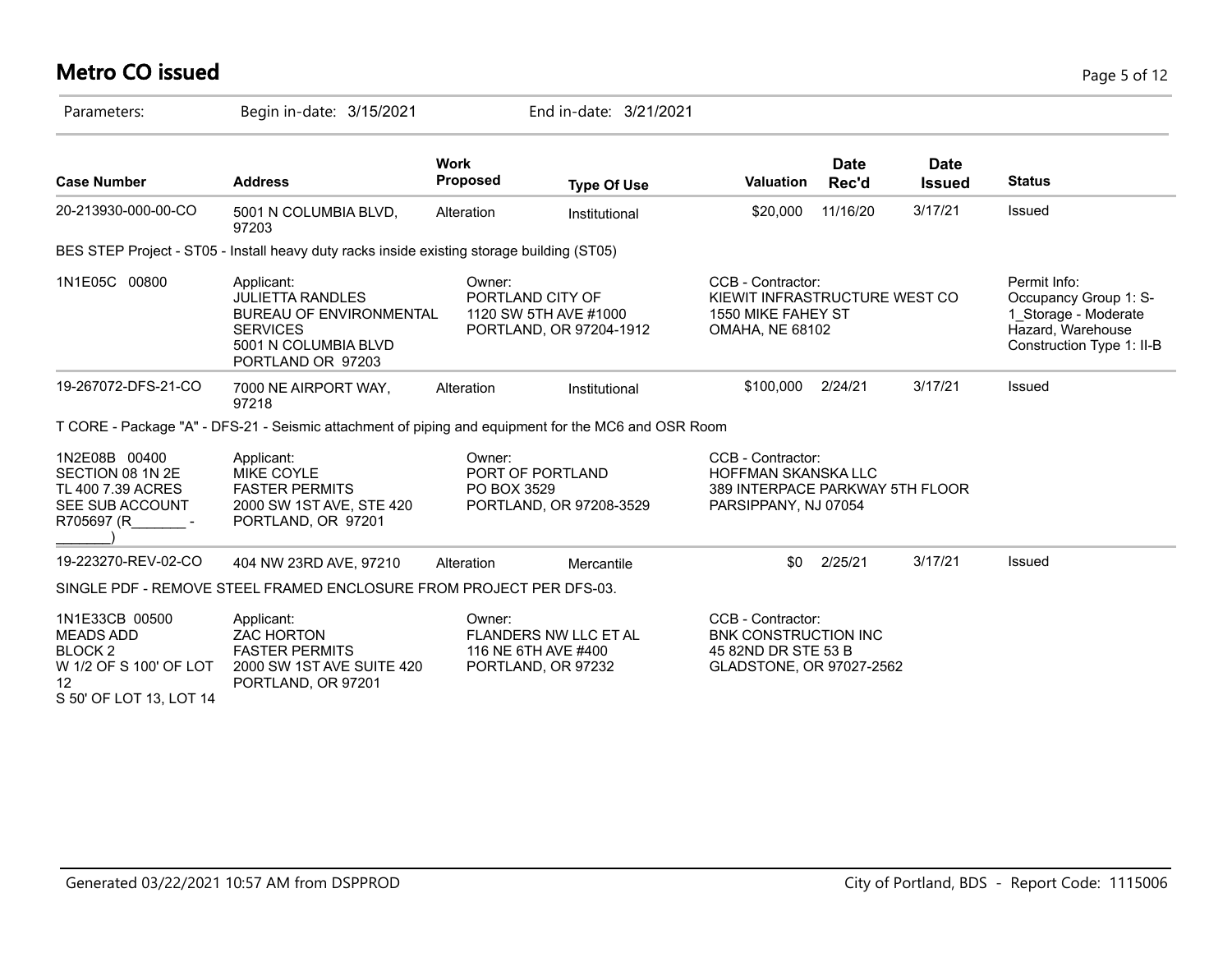# **Metro CO issued** Page 6 of 12

| Parameters:                                                                                                                 | Begin in-date: 3/15/2021                                                                                                                                                                                                                                                                                                                                                                |                                                                           | End in-date: 3/21/2021                                  |                                                                                                                       |                      |                              |                                                                                                                                                                        |
|-----------------------------------------------------------------------------------------------------------------------------|-----------------------------------------------------------------------------------------------------------------------------------------------------------------------------------------------------------------------------------------------------------------------------------------------------------------------------------------------------------------------------------------|---------------------------------------------------------------------------|---------------------------------------------------------|-----------------------------------------------------------------------------------------------------------------------|----------------------|------------------------------|------------------------------------------------------------------------------------------------------------------------------------------------------------------------|
| <b>Case Number</b>                                                                                                          | <b>Address</b>                                                                                                                                                                                                                                                                                                                                                                          | <b>Work</b><br><b>Proposed</b>                                            | <b>Type Of Use</b>                                      | <b>Valuation</b>                                                                                                      | <b>Date</b><br>Rec'd | <b>Date</b><br><b>Issued</b> | <b>Status</b>                                                                                                                                                          |
| 20-213939-000-00-CO                                                                                                         | 5001 N COLUMBIA BLVD,<br>97203                                                                                                                                                                                                                                                                                                                                                          | Alteration                                                                | Storage                                                 | \$18,000                                                                                                              | 11/16/20             | 3/17/21                      | Issued                                                                                                                                                                 |
|                                                                                                                             | BES STEP PROJECT - ST04 - Install heavy duty racks inside existing warehouse building (ST04), Stores Warehouse 106                                                                                                                                                                                                                                                                      |                                                                           |                                                         |                                                                                                                       |                      |                              |                                                                                                                                                                        |
| 1N1E05C 00800                                                                                                               | Applicant:<br><b>JULIETTA RANDLES</b><br>BUREAU OF ENVIRONMENTAL<br><b>SERVICES</b><br>5001 N COLUMBIA BLVD<br>PORTLAND OR 97203                                                                                                                                                                                                                                                        | Owner:<br>PORTLAND CITY OF<br>1120 SW 5TH AVE #1000                       | PORTLAND, OR 97204-1912                                 | CCB - Contractor:<br>KIEWIT INFRASTRUCTURE WEST CO<br>1550 MIKE FAHEY ST<br><b>OMAHA, NE 68102</b>                    |                      |                              | Permit Info:<br>Occupancy Group 1: S-<br>1_Storage - Moderate<br>Hazard, Warehouse<br>Construction Type 1: V-B<br><b>Construction Type 2</b><br>(formerly Type 1): V-B |
| 19-124061-REV-01-CO                                                                                                         | 4023 SE 112TH AVE, 97266                                                                                                                                                                                                                                                                                                                                                                | Alteration                                                                | Utility                                                 | \$25,000                                                                                                              | 2/12/21              | 3/15/21                      | Issued                                                                                                                                                                 |
|                                                                                                                             | SINGLE PDF - VALUE ADDED REVISION TO UPGRADE TO PLAYGROUND AND EQUIPMENT                                                                                                                                                                                                                                                                                                                |                                                                           |                                                         |                                                                                                                       |                      |                              |                                                                                                                                                                        |
| 1S2E10CD 00300<br>D & O LITTLE HMS SUB 4<br>LOT 1 TL 300<br><b>LAND ONLY SEE</b><br>R702710 (R202800311)<br><b>FOR IMPS</b> | Applicant:<br><b>JORDON WYATT</b><br><b>FORENSIC BUILDING</b><br><b>CONSULTANTS</b><br>15 82ND DR, SUITE 10<br>GLADSTONE, OR 97027                                                                                                                                                                                                                                                      | Owner:<br><b>HOUSING AUTHORITY OF</b><br>PORTLAND OREGON<br>135 SW ASH ST | PORTLAND, OR 97204-3540                                 |                                                                                                                       |                      |                              |                                                                                                                                                                        |
| 21-010134-000-00-CO                                                                                                         | 6615 NE M L KING BLVD,<br>97211                                                                                                                                                                                                                                                                                                                                                         | Alteration                                                                | Utility                                                 | \$40,000                                                                                                              | 2/2/21               | 3/19/21                      | Issued                                                                                                                                                                 |
| SUBRACK.                                                                                                                    | SINGLE PDF - PERSONAL WIRELESS SERVICE FACILITY - WIRELESS ROOFTOP - APPLICATION #3 - SWAP (3) EXISTING RADIOS FOR (3) NEW<br>RADIOS, INSTALL (1) NEW RECTIFIER IN EXISTING DC POWER PLANT, INSTALL (1) NEW BATTERY CABINET AND (1) 48V BATTERY STRING.<br>INSTALL (1) NEW THERMO HEX DOOR ON EXISTING PURCELL CABINET, INSTALL (1) 5G GROWTH KIT WITH (1) ASIK AND (1) ABL IN EXISTING |                                                                           |                                                         |                                                                                                                       |                      |                              |                                                                                                                                                                        |
| 1N1E15AD 11500<br><b>BEVERLY</b><br>BLOCK <sub>1</sub><br>LOT 5&6 TL 11500                                                  | Applicant:<br><b>NICHOLE GARCIA</b><br>NEW CINGULAR WIRELESS PCS,<br><b>LLC</b><br>11232 120TH AVE NE SUITE 204                                                                                                                                                                                                                                                                         | Owner:<br>PORTLAND COMMUNITY<br>6329 NE M L KING BLVD                     | REINVESTMENT INITIATIVES INC<br>PORTLAND, OR 97211-3029 | CCB - Contractor:<br>Patrick Rynearson<br>CAPSTONE SOLUTIONS INC<br>8195 166TH AVE NE, SUITE 100<br>REDMOND, WA 98052 |                      |                              |                                                                                                                                                                        |

KIRKLAND, WA 98033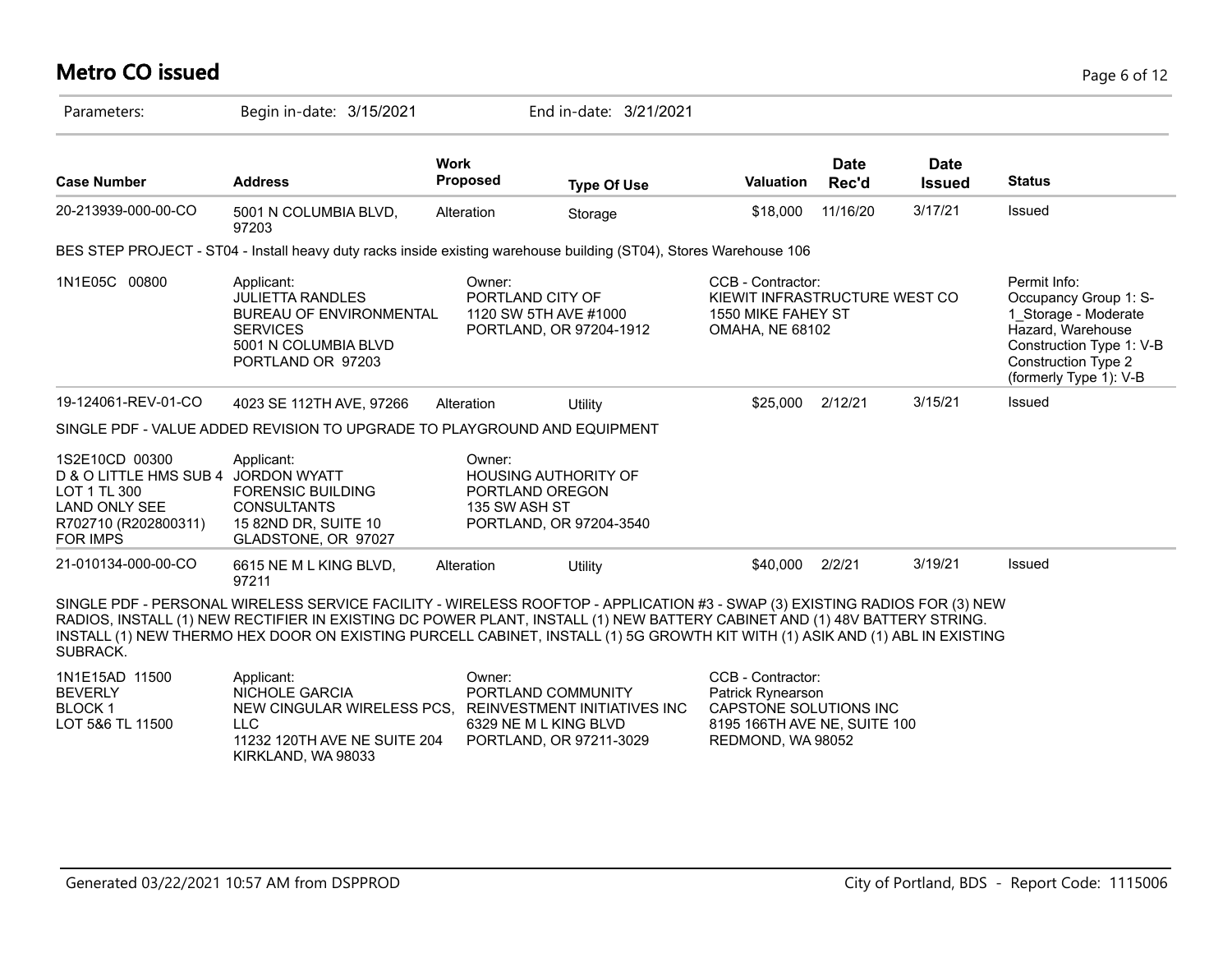# **Metro CO issued** Page 7 of 12

| Parameters:                                                                                                                                   | Begin in-date: 3/15/2021                                                                                                                                                                                                                                                                                                                                                                                                                                                     |                                                       | End in-date: 3/21/2021                                                                                 |                                                                                                                     |                      |                              |                                                                                                        |
|-----------------------------------------------------------------------------------------------------------------------------------------------|------------------------------------------------------------------------------------------------------------------------------------------------------------------------------------------------------------------------------------------------------------------------------------------------------------------------------------------------------------------------------------------------------------------------------------------------------------------------------|-------------------------------------------------------|--------------------------------------------------------------------------------------------------------|---------------------------------------------------------------------------------------------------------------------|----------------------|------------------------------|--------------------------------------------------------------------------------------------------------|
| <b>Case Number</b>                                                                                                                            | <b>Address</b>                                                                                                                                                                                                                                                                                                                                                                                                                                                               | <b>Work</b><br><b>Proposed</b>                        | <b>Type Of Use</b>                                                                                     | Valuation                                                                                                           | <b>Date</b><br>Rec'd | <b>Date</b><br><b>Issued</b> | <b>Status</b>                                                                                          |
| 20-226255-000-00-CO                                                                                                                           | 749 SW GAINES RD, 97239                                                                                                                                                                                                                                                                                                                                                                                                                                                      | Alteration                                            | Utility                                                                                                | \$120,000                                                                                                           | 12/22/20             | 3/18/21                      | Issued                                                                                                 |
|                                                                                                                                               | SINGLE PDF - PERSONAL WIRELESS SERVICE FACILITY - WIRELESS ROOFTOP - APPLICATION #3 - SWAP (4) ANTENNAS, SWAP (4) RRHS, ADD (4)<br>RRHS, REMOVE (1) FIBER JUNCTION BOX, REMOVE EXISTING TMAS AND DIPLEXERS, REMOVE EXISTING DC2 AND FIBER CABLING. INSTALL<br>NEW UNISTRUT FRAME TO MECHANICAL PENTHOUSE FOR RRHS SEE SHEETS A-11 AND A-12 FOR DETAILS. IN EQUIPMENT ROOM INSTALL (1)<br>DC12 IN EXISTING RACK, REMOVE (1) 24V POWER PLANT, INSTALL (1) NETSURE POWER PLANT. |                                                       |                                                                                                        |                                                                                                                     |                      |                              |                                                                                                        |
| 1S1E09 01400<br>SECTION 09 1S 1E<br>TL 1400 8.23 ACRES                                                                                        | Applicant:<br><b>COURTNEE GOMEZ</b><br><b>SMARTLINK</b><br>3612 SE 168TH AVE<br>VANCOUVER, WA 98683                                                                                                                                                                                                                                                                                                                                                                          | Owner:<br><b>HIGHER EDUCATION</b><br>1633 SW PARK AVE | OREGON STATE OF BOARD OF<br>PORTLAND, OR 97201-3218                                                    | CCB - Contractor:<br>Sen Galindo<br>LEGACY WIRELESS SERVICES INC<br>15580 SE FOR MOR CT<br>CLACKAMAS, OR 97015      |                      |                              |                                                                                                        |
| 20-226361-000-00-CO                                                                                                                           | 1800 SW 6TH AVE, 97201                                                                                                                                                                                                                                                                                                                                                                                                                                                       | Alteration                                            | Utility                                                                                                | \$25,000                                                                                                            | 12/28/20             | 3/16/21                      | Issued                                                                                                 |
| <b>GROWTH KIT.</b>                                                                                                                            | SINGLE PDF - PERSONAL WIRELESS SERVICE FACILITY - WIRELESS ROOFTOP - APPLICATION #3 - REMOVE (6) ANTENNAS, REMOVE (3) RRUS.<br>INSTALL (6) ANTENNAS, (6) RRUS. IN EQUIPMENT ENCLOSURE: ADD NEW HEX DOOR TO EXISTING FLEX CABINET, (4) RECTIFIERS, AND (1) 5G                                                                                                                                                                                                                 |                                                       |                                                                                                        |                                                                                                                     |                      |                              |                                                                                                        |
| 1S1E04DA 90000<br>PSU ACADEMIC AND<br><b>STUDENT RECREATION</b><br><b>CENTER</b><br>A CONDOMINIUM<br><b>GENERAL COMMON</b><br><b>ELEMENTS</b> | Applicant:<br><b>COURTNEE GOMEZ</b><br><b>SMARTLINK</b><br>3612 SE 168TH AVE<br>VANCOUVER, WA 98683                                                                                                                                                                                                                                                                                                                                                                          | Owner:<br><b>RECREATION CTR</b><br>PORTLAND, OR 97201 | A CONDO OWNERS' ASSOCIATION D & R COMMUNICATIONS INC<br>OF PORTLAND STUDENT<br>1600 SW 4TH AVE STE 515 | CCB - Contractor:<br><b>80 SW CHEHALIS AVE</b><br>CHEHALIS, WA 98532                                                |                      |                              |                                                                                                        |
| Total # of CO Alteration permits issued: 19                                                                                                   |                                                                                                                                                                                                                                                                                                                                                                                                                                                                              |                                                       |                                                                                                        |                                                                                                                     |                      |                              | Total valuation of CO Alteration permits issued: \$1,866,088                                           |
| 20-196558-000-00-CO                                                                                                                           | 5804 N GREELEY AVE, 97217 Demolition                                                                                                                                                                                                                                                                                                                                                                                                                                         |                                                       | <b>Business</b>                                                                                        | \$5,000                                                                                                             | 10/7/20              | 3/17/21                      | Under Inspection                                                                                       |
|                                                                                                                                               | SINGLE PDF - SB871: DEMOLISH COMMERCIAL STRUCTURE; SEPARATE SEWER CAP REQUIRED W/20 -195723 RS ***NON-RESIDENTIAL<br>COMPREHENSIVE PLAN DESIGNATION. NOT SUBJECT TO 35-DAY DEMOLITION DELAY.***                                                                                                                                                                                                                                                                              |                                                       |                                                                                                        |                                                                                                                     |                      |                              |                                                                                                        |
| 1N1E16CD 06000<br>WILLAMETTE<br><b>BLOCK 11</b><br>LOT <sub>17</sub>                                                                          | Applicant:<br><b>RYAN PICKREL</b><br><b>FASTER PERMITS</b><br>2000 SW 1ST AVE #420<br>PORTLAND OR 97201                                                                                                                                                                                                                                                                                                                                                                      | Owner:<br><b>GREG MARTIN</b>                          | 18143 NW REEDER RD<br>PORTLAND, OR 97231-1400                                                          | CCB - Contractor:<br><b>Scott Elliott</b><br>ELLIOTT PROPERTIES INC<br>2233 NW 23RD SUITE 100<br>PORTLAND, OR 97210 |                      |                              | Permit Info:<br>Occupancy Group 1:<br>B Bank, Off., Med.Off.,<br>Pub.Bldg.<br>Construction Type 1: V-B |
| Total # of CO Demolition permits issued: 1                                                                                                    |                                                                                                                                                                                                                                                                                                                                                                                                                                                                              |                                                       |                                                                                                        |                                                                                                                     |                      |                              | Total valuation of CO Demolition permits issued: \$5,000                                               |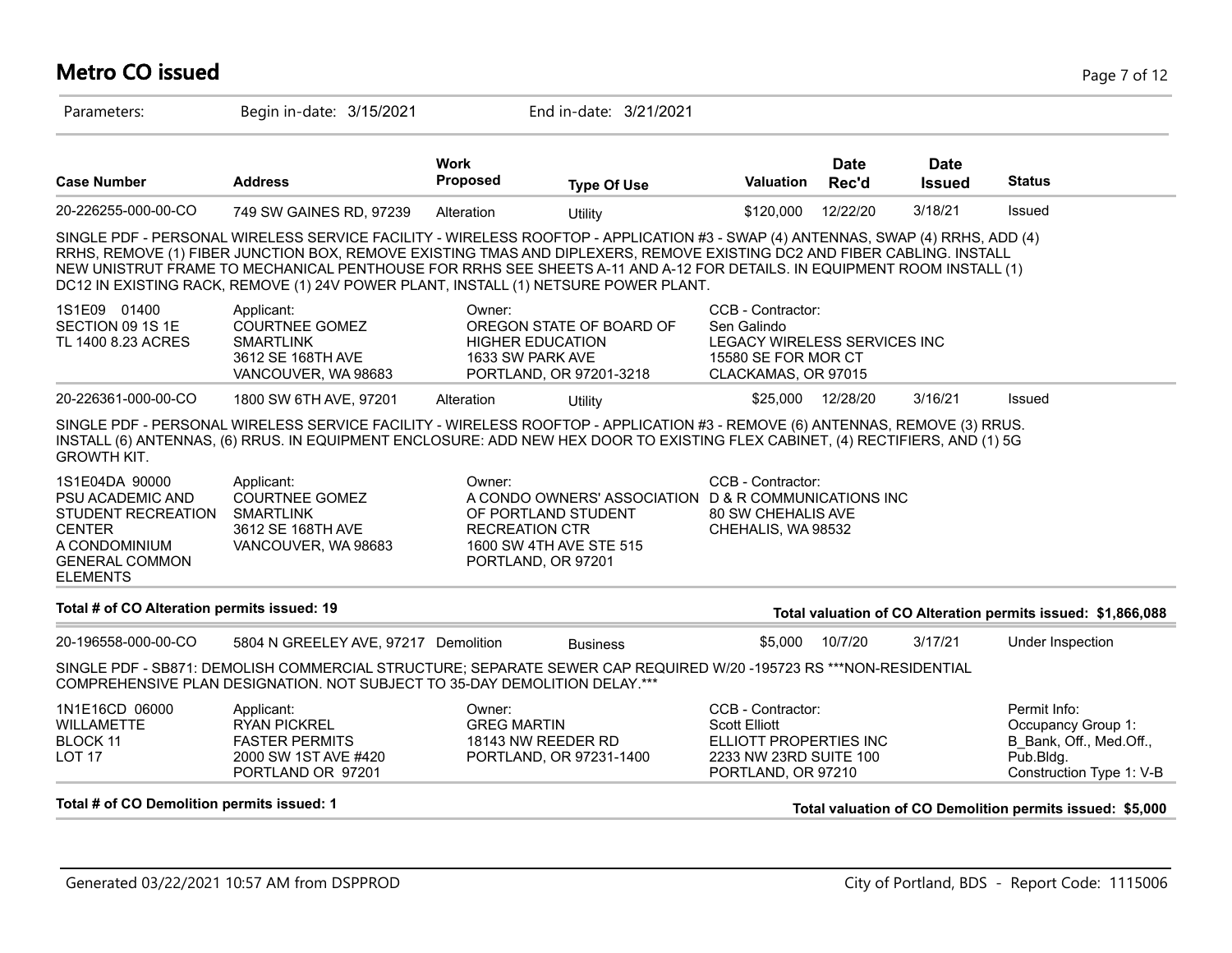# **Metro CO issued** Page 8 of 12

| Parameters:         | Begin in-date: 3/15/2021                                                                                    |                                                                                | End in-date: 3/21/2021                               |                                                                                                                                    |                      |                              |                                                                                                                                                             |
|---------------------|-------------------------------------------------------------------------------------------------------------|--------------------------------------------------------------------------------|------------------------------------------------------|------------------------------------------------------------------------------------------------------------------------------------|----------------------|------------------------------|-------------------------------------------------------------------------------------------------------------------------------------------------------------|
| <b>Case Number</b>  | <b>Address</b>                                                                                              | <b>Work</b><br><b>Proposed</b>                                                 | <b>Type Of Use</b>                                   | <b>Valuation</b>                                                                                                                   | <b>Date</b><br>Rec'd | <b>Date</b><br><b>Issued</b> | <b>Status</b>                                                                                                                                               |
| 20-145382-DFS-02-CO | 11560 SE DIVISION ST, 97266 New Construction                                                                |                                                                                | Apartments/Condos<br>(3 or more units)               | \$44,602                                                                                                                           | 3/19/21              | 3/19/21                      | Issued                                                                                                                                                      |
|                     | LARGE DIVISION - DFS-02 - Continuous rod system                                                             |                                                                                |                                                      |                                                                                                                                    |                      |                              |                                                                                                                                                             |
| 1S2E10AB 00300      | Applicant:<br><b>ANDY MORRIS</b><br><b>WALSH CONSTRUCTION</b><br>2905 SW 1ST AVE<br>PORTLAND, OR 97201      | Owner:<br>IRVINE, CA 92612-1097                                                | 115TH STREET HOUSING LP<br>18201 VON KARMAN AVE #900 | CCB - Contractor:<br><b>TOM MITCHELL</b><br>WALSH CONSTRUCTION CO OREGON<br>2905 SW 1ST AVE<br>PORTLAND, OR 97201-4705             |                      |                              | Permit Info:<br>Occupancy Group 1: R-<br>2 Residential Multi-<br>family<br>Construction Type 1: V-A<br><b>Construction Type 2</b><br>(formerly Type 1): V-A |
| 19-106186-DFS-12-CO | 1510 SW ALDER ST, 97205                                                                                     | New Construction                                                               | Apartments/Condos<br>(3 or more units)               | \$89,500                                                                                                                           | 1/13/21              | 3/17/21                      | Issued                                                                                                                                                      |
|                     | ART Tower - DFS 12 - Exterior Guardrails - Laminated Tempered Glass                                         |                                                                                |                                                      |                                                                                                                                    |                      |                              |                                                                                                                                                             |
| 1N1E33DC 01700      | Applicant:<br><b>MIKE COYLE</b><br><b>FASTER PERMITS</b><br>2000 SW 1ST AVE, STE 420<br>PORTLAND, OR 97201  | Owner:<br>220 NW 8TH AVE                                                       | REEP-WP ART TOWER JV LLC<br>PORTLAND, OR 97209-3503  | CCB - Contractor:<br><b>MICHAEL CARRIGG</b><br>ANDERSEN CONSTRUCTION COMPANY<br>OF OREGON LLC<br>PO BOX 6712<br>PORTLAND, OR 97228 |                      |                              |                                                                                                                                                             |
| 19-168360-DFS-01-CO | 1550 N BUFFALO ST, 97217                                                                                    | New Construction                                                               | Apartments/Condos<br>(3 or more units)               | \$15,000                                                                                                                           | 2/25/21              | 3/15/21                      | Issued                                                                                                                                                      |
|                     | SINGLE PDF - DFS FOR ANCHOR TIE-DOWN SYSTEM.                                                                |                                                                                |                                                      |                                                                                                                                    |                      |                              |                                                                                                                                                             |
| 1N1E16AA 19200      | Applicant:<br><b>ZAC HORTON</b><br><b>FASTER PERMITS</b><br>2000 SW 1ST AVE SUITE 420<br>PORTLAND, OR 97201 | Owner:<br><b>LUCID VENTURES INC</b><br>16401 NE 21ST ST<br>VANCOUVER, WA 98684 |                                                      | CCB - Contractor:<br><b>BTS HOMES INC</b><br>2101 SE 98TH AVE<br>VANCOUVER, WA 98664                                               |                      |                              | Permit Info:<br>Occupancy Group 1: R-<br>2 Residential Multi-<br>family<br>Construction Type 1: V-B                                                         |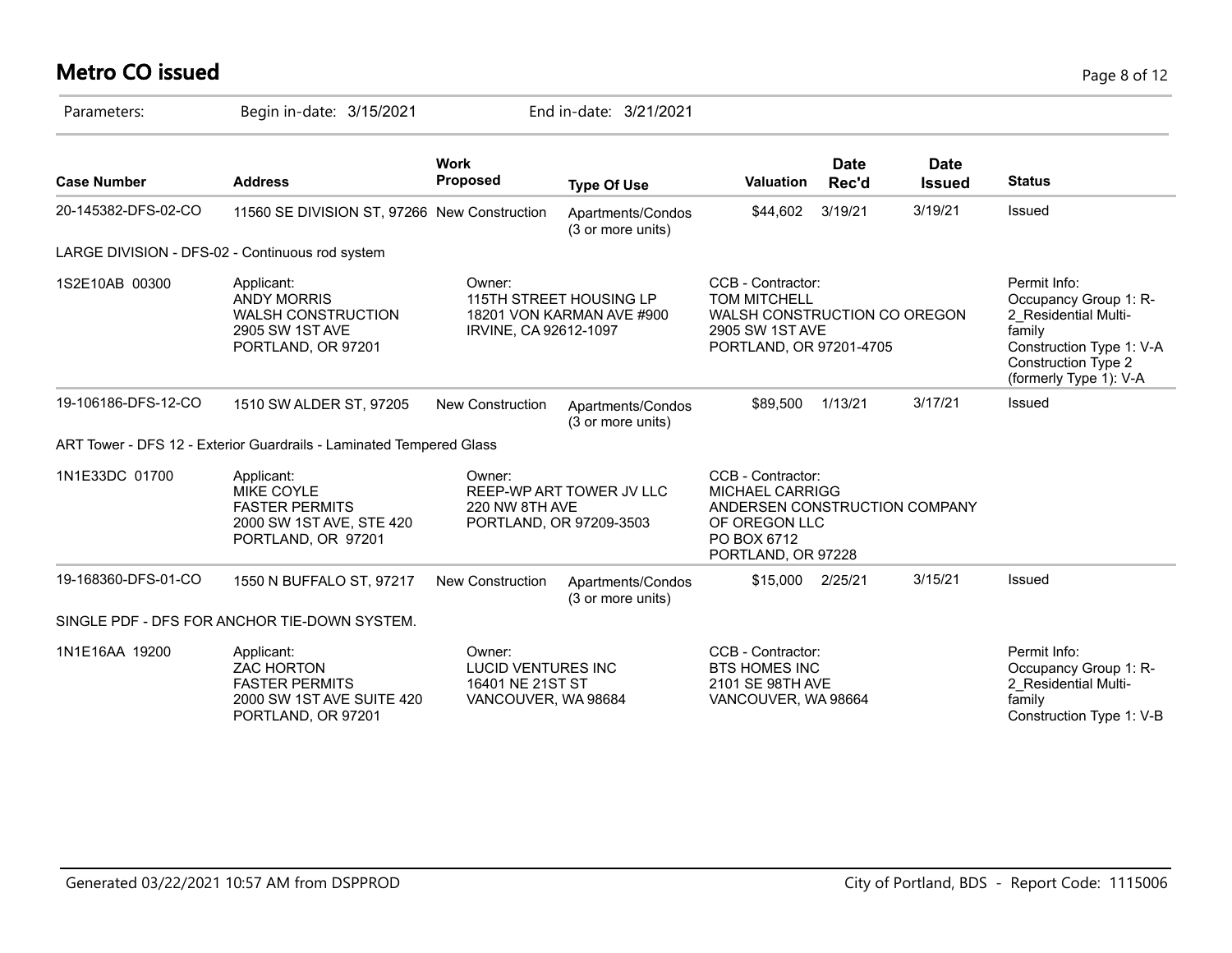# **Metro CO issued** Page 9 of 12

| Parameters:                                                                                                             | Begin in-date: 3/15/2021                                                                                                       |                                                                               | End in-date: 3/21/2021                               |                                                                                                                                    |                      |                              |                                                                                                                                                                                                                |
|-------------------------------------------------------------------------------------------------------------------------|--------------------------------------------------------------------------------------------------------------------------------|-------------------------------------------------------------------------------|------------------------------------------------------|------------------------------------------------------------------------------------------------------------------------------------|----------------------|------------------------------|----------------------------------------------------------------------------------------------------------------------------------------------------------------------------------------------------------------|
| <b>Case Number</b>                                                                                                      | <b>Address</b>                                                                                                                 | <b>Work</b><br><b>Proposed</b>                                                | <b>Type Of Use</b>                                   | <b>Valuation</b>                                                                                                                   | <b>Date</b><br>Rec'd | <b>Date</b><br><b>Issued</b> | <b>Status</b>                                                                                                                                                                                                  |
| 18-209390-REV-01-CO                                                                                                     | 3883 SW MOODY AVE, 97201 New Construction                                                                                      |                                                                               | Apartments/Condos<br>(3 or more units)               | \$0                                                                                                                                | 3/17/21              | 3/17/21                      | Issued                                                                                                                                                                                                         |
|                                                                                                                         | REV 01 - Revision so that information in main permit and DFS 02 match.                                                         |                                                                               |                                                      |                                                                                                                                    |                      |                              |                                                                                                                                                                                                                |
| 1S1E10CA 00400                                                                                                          | Applicant:<br>Lori Obeyesekere<br>HLR, Inc.<br>14881 Quorum Drive<br>Dallas, TX 75254                                          | Owner:<br><b>OWNER LLC</b><br>3012 FAIRMOUNT ST #100<br>DALLAS, TX 75201-1210 | ALAMO MANHATTAN BLOCK 40                             | CCB - Contractor:<br><b>MICHAEL CARRIGG</b><br>ANDERSEN CONSTRUCTION COMPANY<br>OF OREGON LLC<br>PO BOX 6712<br>PORTLAND, OR 97228 |                      |                              |                                                                                                                                                                                                                |
| 18-223348-DFS-01-CO                                                                                                     | 6550 SE 122ND AVE, 97236                                                                                                       | New Construction                                                              | Assembly                                             | \$10,000                                                                                                                           | 1/4/21               | 3/15/21                      | Issued                                                                                                                                                                                                         |
|                                                                                                                         | SINGLE PDF - DFS FOR FALL PROTECTION SYSTEM                                                                                    |                                                                               |                                                      |                                                                                                                                    |                      |                              |                                                                                                                                                                                                                |
| 1S2E23BB 00400<br>SECTION 23 1S 2E<br>TL 400 9.94 ACRES<br>SPLIT LEVY R336926<br>(R992230750) & R206248<br>(R489300490) | Applicant:<br><b>Scott Wilcox</b><br>James W. Fowler Co.<br>12775 Westview Dr., PO Box 489<br>Dallas, OR 97338                 | Owner:<br>PORTLAND CITY OF<br>1120 SW 5TH AVE #1302                           | PORTLAND, OR 97204-1912                              | CCB - Contractor:<br>JAMES W FOWLER CO<br>12775 WESTVIEW DR<br>DALLAS, OR 97338-9632                                               |                      |                              |                                                                                                                                                                                                                |
| 20-201358-000-00-CO                                                                                                     | 8051 N RICHMOND AVE,<br>97203                                                                                                  | New Construction                                                              | Assembly                                             | \$420,000                                                                                                                          | 3/19/21              | 3/19/21                      | Issued                                                                                                                                                                                                         |
| STORAGE SHED (LESS THAN 120 SF)                                                                                         | SINGLE PDF - FOUNDATIONS FOR MODULAR COMMUNITY BUILDING. SITE WORK, UTILITIES, AND GRADING FOR 19 SLEEPING PODS AND 1          |                                                                               |                                                      |                                                                                                                                    |                      |                              |                                                                                                                                                                                                                |
| 1N1W12AB 10900                                                                                                          | Applicant:<br><b>JOSEPH PURKEY</b><br>CONVERGENCE ARCHITECTURE 8044 N RICHMOND AVE<br>7302 N RICHMOND AVE<br>PORTLAND OR 97203 | Owner:                                                                        | ST JOHNS CHRISTIAN CHURCH<br>PORTLAND, OR 97203-3148 | CCB - Contractor:<br><b>KENDALL MILLER</b><br><b>INTERLAKEN INC</b><br>PO BOX 20 10<br>FAIRVIEW, OR 97024                          |                      |                              | Permit Info:<br>Occupancy Group 1:<br>B Bank, Off., Med.Off.,<br>Pub.Bldg.<br>Construction Type 1: V-B<br><b>Construction Type 2</b><br>(formerly Type 1): V-B<br>Total Square Footage -<br>Display Only: 2034 |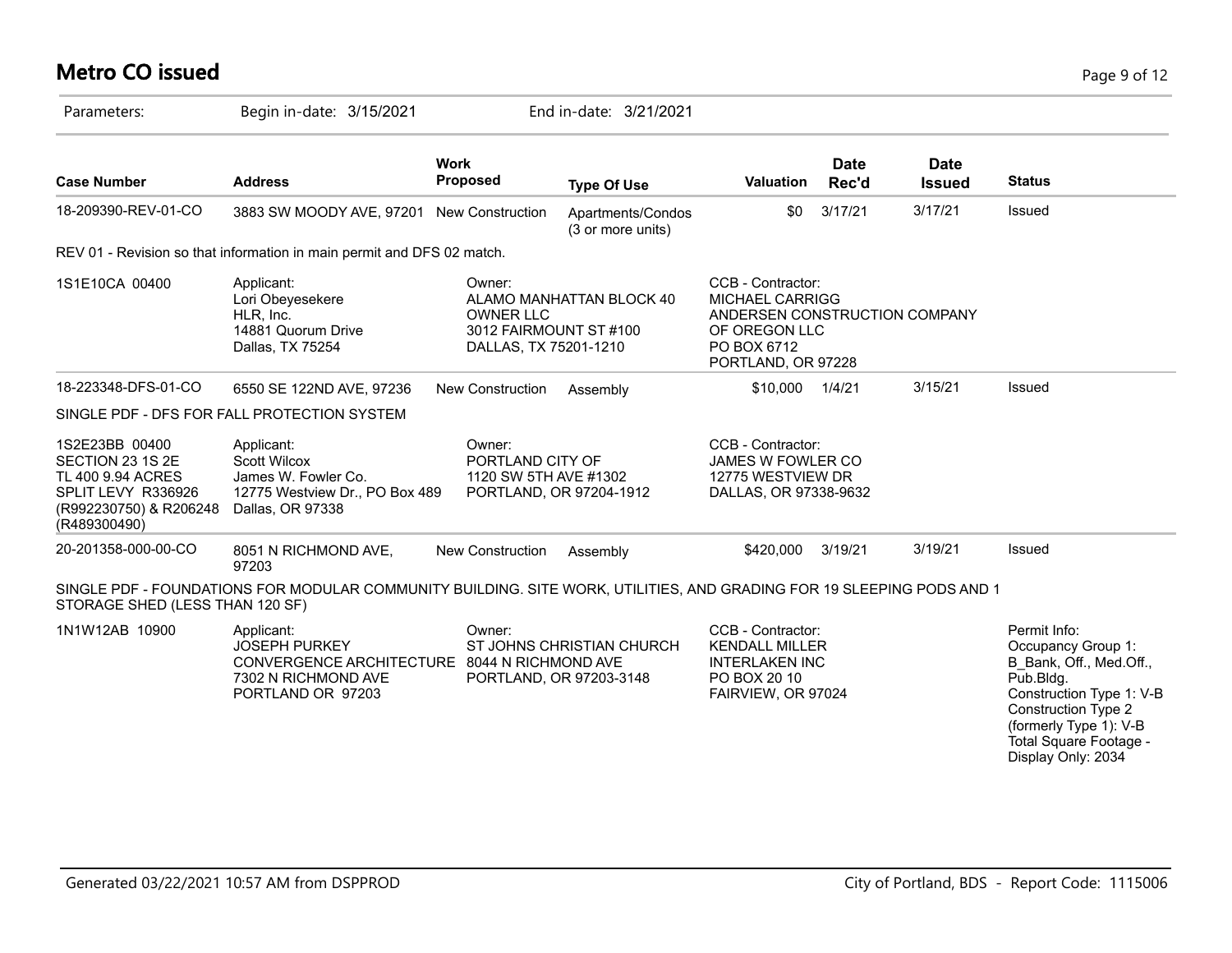# **Metro CO issued** Page 10 of 12

| Parameters:                                 | Begin in-date: 3/15/2021                                                                                               |                                                          | End in-date: 3/21/2021      |                                                                                           |                      |                              |                                                                                                                                                                          |
|---------------------------------------------|------------------------------------------------------------------------------------------------------------------------|----------------------------------------------------------|-----------------------------|-------------------------------------------------------------------------------------------|----------------------|------------------------------|--------------------------------------------------------------------------------------------------------------------------------------------------------------------------|
| <b>Case Number</b>                          | <b>Address</b>                                                                                                         | <b>Work</b><br><b>Proposed</b>                           | <b>Type Of Use</b>          | <b>Valuation</b>                                                                          | <b>Date</b><br>Rec'd | <b>Date</b><br><b>Issued</b> | <b>Status</b>                                                                                                                                                            |
| 18-254687-DFS-42-CO                         | 9800 SE POWELL BLVD,<br>97266                                                                                          | New Construction                                         | <b>Business</b>             | \$40,000                                                                                  | 3/19/21              | 3/19/21                      | Issued                                                                                                                                                                   |
| DFS 42 - Decorative Metal Handrail          |                                                                                                                        |                                                          |                             |                                                                                           |                      |                              |                                                                                                                                                                          |
| 00100<br>1S2E09                             | Applicant:<br><b>GRIFFIN CHARD</b><br>J.E. Dunn Construction Company<br>424 NW 14TH AVE PORTLAND<br>Portland, OR 97209 | Owner:<br>OF OREGON<br>PO BOX 162734<br>AUSTIN, TX 78716 | TRI-COUNTY METRO TRANS DIST | CCB - Contractor:<br>JE DUNN CONSTRUCTION COMPANY<br>1001 LOCUST<br>KANSAS CITY, MO 64106 |                      |                              | Permit Info:<br>Occupancy Group 1: S-<br>1 Storage - Moderate<br>Hazard, Warehouse<br>Construction Type 1: II-B<br><b>Construction Type 2</b><br>(formerly Type 1): II-B |
| 18-254687-DFS-32-CO                         | 9800 SE POWELL BLVD,<br>97266                                                                                          | <b>New Construction</b>                                  | <b>Business</b>             | \$80,000                                                                                  | 3/19/21              | 3/19/21                      | Under Inspection                                                                                                                                                         |
| DFS 32 - Tank Vent Supports / Seismic       |                                                                                                                        |                                                          |                             |                                                                                           |                      |                              |                                                                                                                                                                          |
| 1S2E09<br>00100                             | Applicant:<br><b>GRIFFIN CHARD</b><br>J.E. Dunn Construction Company<br>424 NW 14TH AVE PORTLAND<br>Portland, OR 97209 | Owner:<br>OF OREGON<br>PO BOX 162734<br>AUSTIN, TX 78716 | TRI-COUNTY METRO TRANS DIST | CCB - Contractor:<br>JE DUNN CONSTRUCTION COMPANY<br>1001 LOCUST<br>KANSAS CITY, MO 64106 |                      |                              | Permit Info:<br>Occupancy Group 1: S-<br>1 Storage - Moderate<br>Hazard, Warehouse<br>Construction Type 1: II-B<br>Construction Type 2<br>(formerly Type 1): II-B        |
| 18-254687-DFS-07-CO                         | 9800 SE POWELL BLVD,<br>97266                                                                                          | <b>New Construction</b>                                  | <b>Business</b>             | \$32,000                                                                                  | 3/17/21              | 3/17/21                      | Issued                                                                                                                                                                   |
| DFS 07- EQ 1688 Seismic Calcs and Anchorage |                                                                                                                        |                                                          |                             |                                                                                           |                      |                              |                                                                                                                                                                          |
| 1S2E09<br>00100                             | Applicant:<br><b>GRIFFIN CHARD</b><br>J.E. Dunn Construction Company<br>424 NW 14TH AVE PORTLAND<br>Portland, OR 97209 | Owner:<br>OF OREGON<br>PO BOX 162734<br>AUSTIN, TX 78716 | TRI-COUNTY METRO TRANS DIST | CCB - Contractor:<br>JE DUNN CONSTRUCTION COMPANY<br>1001 LOCUST<br>KANSAS CITY, MO 64106 |                      |                              | Permit Info:<br>Occupancy Group 1: S-<br>1 Storage - Moderate<br>Hazard, Warehouse<br>Construction Type 1: II-B<br>Construction Type 2<br>(formerly Type 1): II-B        |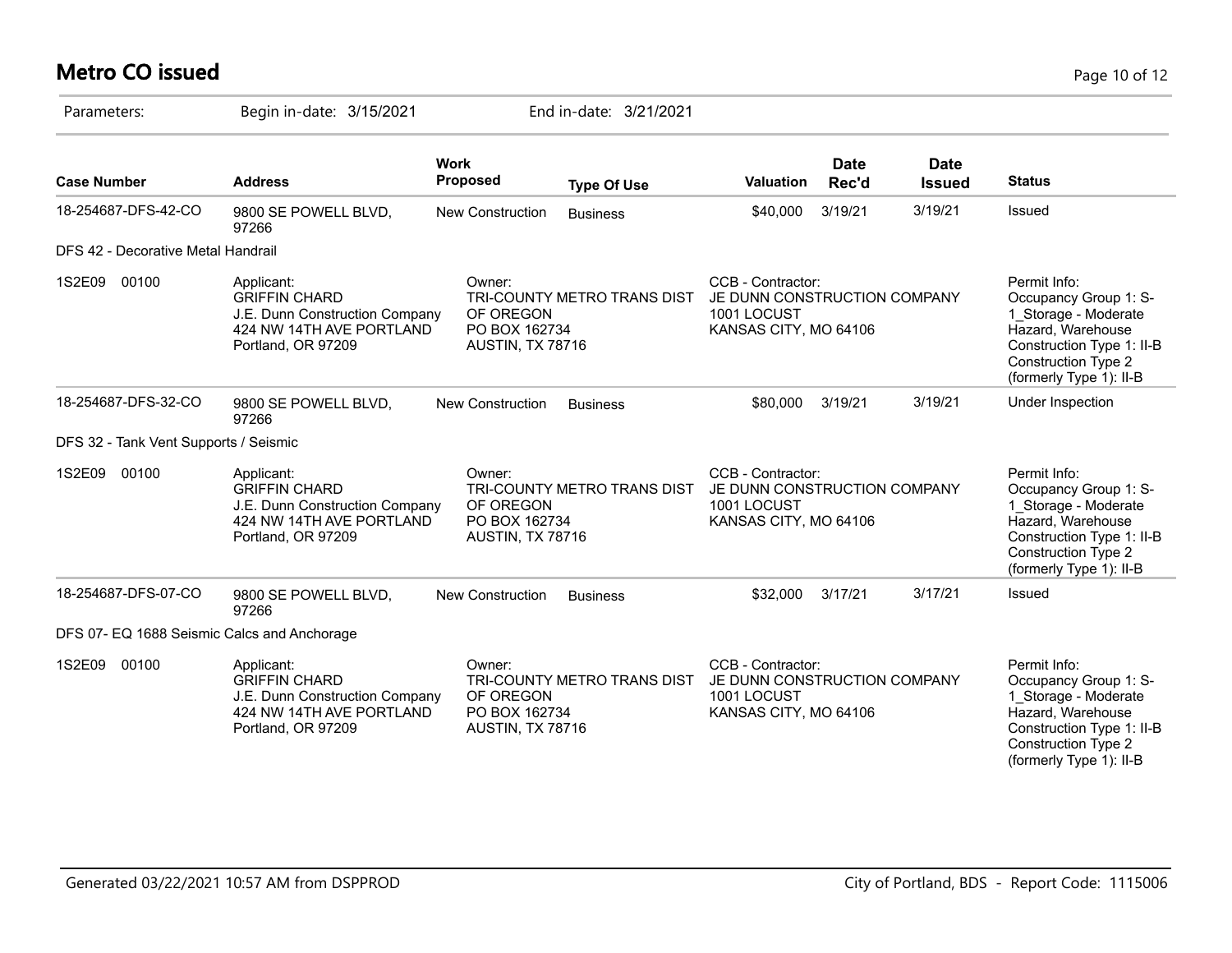## **Metro CO issued** Page 11 of 12

| Parameters:                         | Begin in-date: 3/15/2021                                                                                                                                                                                                                                           |                                                      | End in-date: 3/21/2021  |                                                                                                                    |                      |                              |                                                                                                                                                                  |
|-------------------------------------|--------------------------------------------------------------------------------------------------------------------------------------------------------------------------------------------------------------------------------------------------------------------|------------------------------------------------------|-------------------------|--------------------------------------------------------------------------------------------------------------------|----------------------|------------------------------|------------------------------------------------------------------------------------------------------------------------------------------------------------------|
| <b>Case Number</b>                  | <b>Address</b>                                                                                                                                                                                                                                                     | <b>Work</b><br><b>Proposed</b>                       | <b>Type Of Use</b>      | <b>Valuation</b>                                                                                                   | <b>Date</b><br>Rec'd | <b>Date</b><br><b>Issued</b> | <b>Status</b>                                                                                                                                                    |
| 19-218657-REV-04-CO                 | 1750 SW SALMON ST, 97205 New Construction                                                                                                                                                                                                                          |                                                      | Educational             | \$0                                                                                                                | 3/16/21              | 3/16/21                      | Issued                                                                                                                                                           |
|                                     | LINCOLN H.S. - REV 04 - Revise fireproofing material at underside of Podium roof deck from Cafco-Board to Cafco-Blaze Shield HP spray applied<br>fireproofing; spray applied fireproofing at Level 7 underside of roof deck, Sector A. (Updates REV 03 and DFS 02) |                                                      |                         |                                                                                                                    |                      |                              |                                                                                                                                                                  |
| 1S1E04AB 00100                      | Applicant:<br>Mark Drahota<br><b>Hoffman Specialty Contracting</b><br>805 SW Broadway, Ste 2100<br>Portland OR 97205                                                                                                                                               | Owner:<br><b>SCHOOL DISTRICT NO 1</b><br>PO BOX 3107 | PORTLAND, OR 97208-3107 | CCB - Contractor:<br>HOFFMAN CONSTRUCTION COMPANY<br>OF OREGON<br>805 SW BROADWAY SUITE 2100<br>PORTLAND, OR 97205 |                      |                              | Permit Info:<br>Occupancy Group 1:<br>E_School<br>Construction Type 1: I-B                                                                                       |
| 18-162599-DFS-27-CO                 | 7200 NE AIRPORT WAY,<br>97218                                                                                                                                                                                                                                      | <b>New Construction</b>                              | Storage                 | \$400,000                                                                                                          | 3/4/21               | 3/17/21                      | Issued                                                                                                                                                           |
| PACR - DFS-27 - P3 expansion joints |                                                                                                                                                                                                                                                                    |                                                      |                         |                                                                                                                    |                      |                              |                                                                                                                                                                  |
| 1N2E08B 00400                       | Applicant:<br><b>MIKE COYLE</b><br><b>FASTER PERMITS</b><br>2000 SW 1ST AVENUE, SUITE 420 PORTLAND, OR 97208-3529<br>PORTLAND, OR 97201                                                                                                                            | Owner:<br>PORT OF PORTLAND<br>PO BOX 3529            |                         | CCB - Contractor:<br>JE DUNN CONSTRUCTION COMPANY<br>1001 LOCUST<br>KANSAS CITY, MO 64106                          |                      |                              |                                                                                                                                                                  |
| 18-162599-DFS-28-CO                 | 7200 NE AIRPORT WAY,<br>97218                                                                                                                                                                                                                                      | <b>New Construction</b>                              | Storage                 | \$30,000                                                                                                           | 3/16/21              | 3/18/21                      | Issued                                                                                                                                                           |
| PACR - DFS-28 - Interior framing    |                                                                                                                                                                                                                                                                    |                                                      |                         |                                                                                                                    |                      |                              |                                                                                                                                                                  |
| 1N2E08B 00400                       | Applicant:<br><b>MIKE COYLE</b><br><b>FASTER PERMITS</b><br>2000 SW 1ST AVENUE, SUITE 420 PORTLAND, OR 97208-3529<br>PORTLAND, OR 97201                                                                                                                            | Owner:<br>PORT OF PORTLAND<br>PO BOX 3529            |                         | CCB - Contractor:<br>JE DUNN CONSTRUCTION COMPANY<br>1001 LOCUST<br>KANSAS CITY, MO 64106                          |                      |                              | Permit Info:<br>Occupancy Group 1:<br>B Bank, Off., Med.Off.,<br>Pub.Bldg.<br>Construction Type 1: II-B<br><b>Construction Type 2</b><br>(formerly Type 1): II-B |